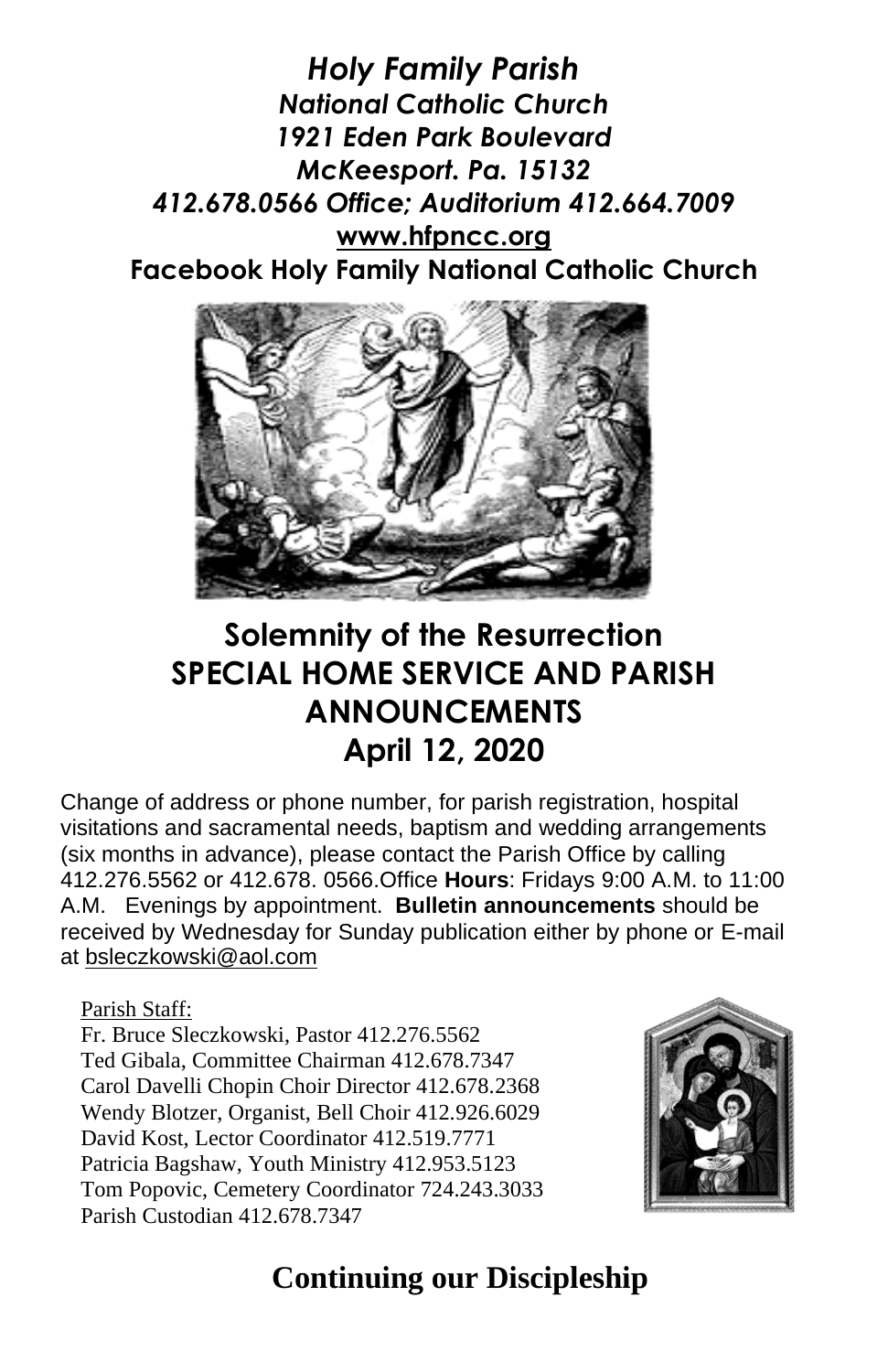# **Christ Has Risen Christ Has Risen Indeed Easter Opening**

**Antiphon:** Glory to Thee, O Trinity coequal only Deity, ere yet the worlds began to be, and now through eternity.

#### **Psalm 117**

1 Praise the Lord, all ye nations; praise Him, all ye peoples His merciful kindness is great towards us and the truth of the Lord endurest forever.

2 Glory be to the Father, and to the Son, and to the Holy Ghost. As it was in the beginning is now, and ever shall be, world without end. Amen

### **Psalm 3**

- 1 Lord, how many are my foes! How many rise up against me!
- 2 Many are saying of me, "God will not deliver him."
- 3 But you, Lord, are a shield around me, my glory, the One who lifts my head high.
- 4 I call out to the Lord and he answers me from his holy mountain.
- 5 I lie down and sleep; I wake again, because the Lord sustains me.
- 6 I will not fear though tens of thousands assail me on every side.
- 7 Arise, Lord! Deliver me, my God! Strike all my enemies on the jaw; break the teeth of the wicked.
- 8 From the Lord comes deliverance. May your blessing be on your people.
- 9 Glory be to the Father and to the Son, and to the Holy Ghost. As it was in the beginning, is now and ever shall be world without end. Amen

#### **Resurrection Acclamation**

In Thy resurrection O Christ, let heaven and earth rejoice Alleluia. **Resurrection Prayer**

O Lord Jesus Christ, King of Glory, Who fulfilled by Your resurrection all that was promised by the prophets; observing in remembrance the glory of the resurrection, we are gathered together to do You homage in deepest thanksgiving. Look on us in our humility and grant that, being wiped clean from the stain of sin during the holiness of the Great Night, we will rise to new life as worthy partakers of Your death and resurrection; Who lives and reigns with God the Father in unity with the Holy Spirit, God throughout all ages of ages.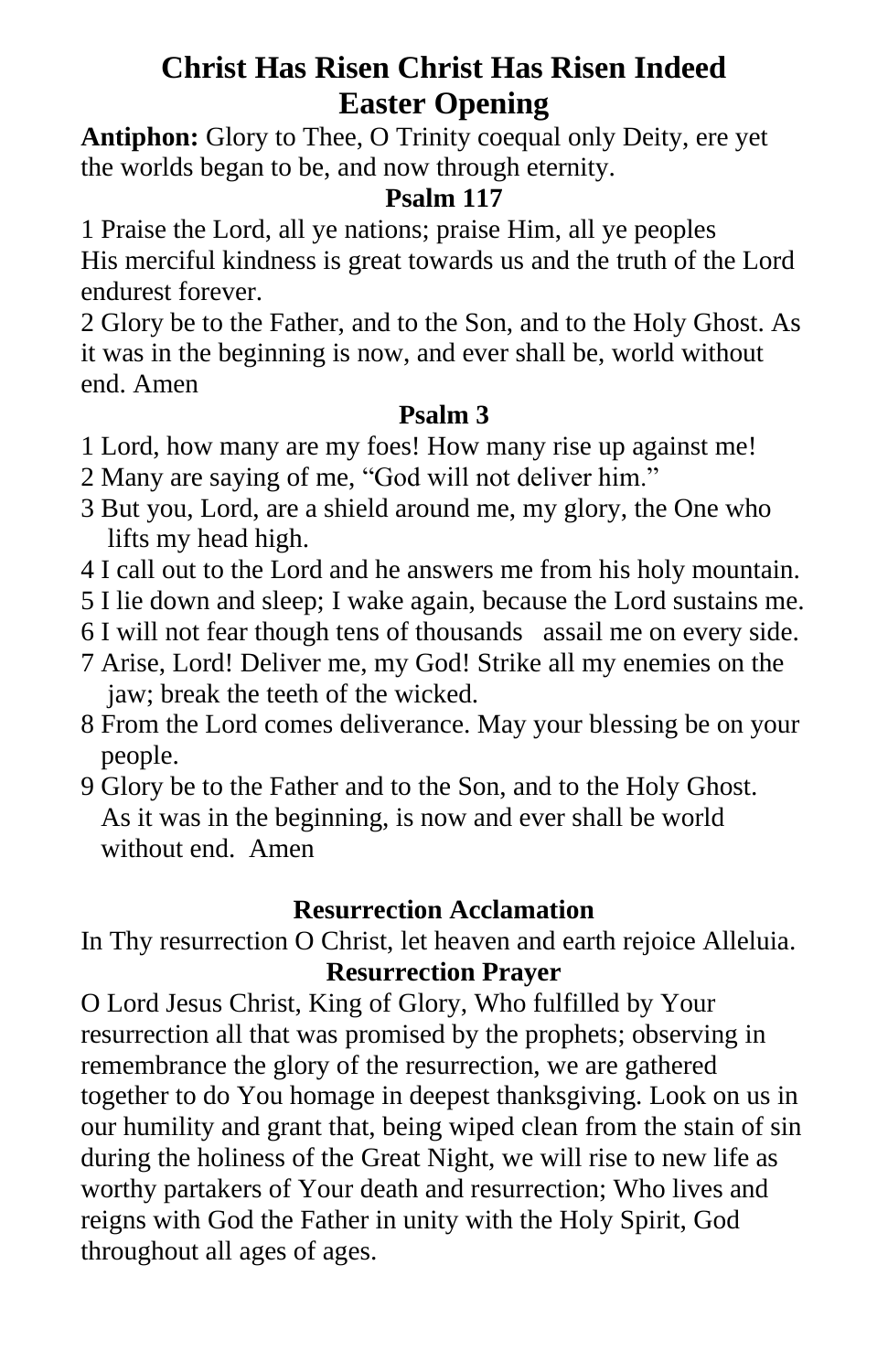Come Rejoice our Lord is Risen

### **Veneration of the Cross**

The Lord is risen from the tomb, alleluia. Who for us has hung on the wood of the Cross. Alleluia.

In Thy resurrection O Christ, alleluia! Let heaven and earth rejoice Alleluia.

#### **PENITENTIAL RITE ACT OF CONTRITION**

O God, from the depth of my heart I am sorry for sinning against You. Through my sins I have turned away from You, displeased You and offended You. I promise to confess my sins, to do penance and with Your grace to amend my life by following You closely and keeping Your commandments.

**ENTRANCE HYMN** Psalm 139: 18, 5b-6a, 118: 1-2

- C: I have risen I am with you once more; you placed your hand on me to keep me safe. How great is the depth of your wisdom, Alleluia!
- R: O Lord, you have probed me, and you know me; you know when I sit and when I stand. Alleluia!
- C: Glory be to the Father and to the Son and to the Holy Spirit.
- R: As it was in the beginning, is now, and ever shall be, world with out end. Amen.

#### **KYRIE**

Lord, have mercy. Christ have mercy. Lord, have mercy.

## **GLORIA**

Glory to God in the Highest, and peace to His people on earth. Lord God, heavenly King, almighty God and Father, we worship You; we give You thanks, we praise You for Your glory. Lord Jesus Christ, only Son of the Father, Lord God, Lamb of God, You take away the sins of the world: have mercy on us. You are seated at the right hand of the Father: receive our prayer. For You alone are the Holy One, You alone are the Lord, You alone are the Most High, Jesus Christ, with the Holy Spirit, in the glory of  $+$  God the Father. Amen.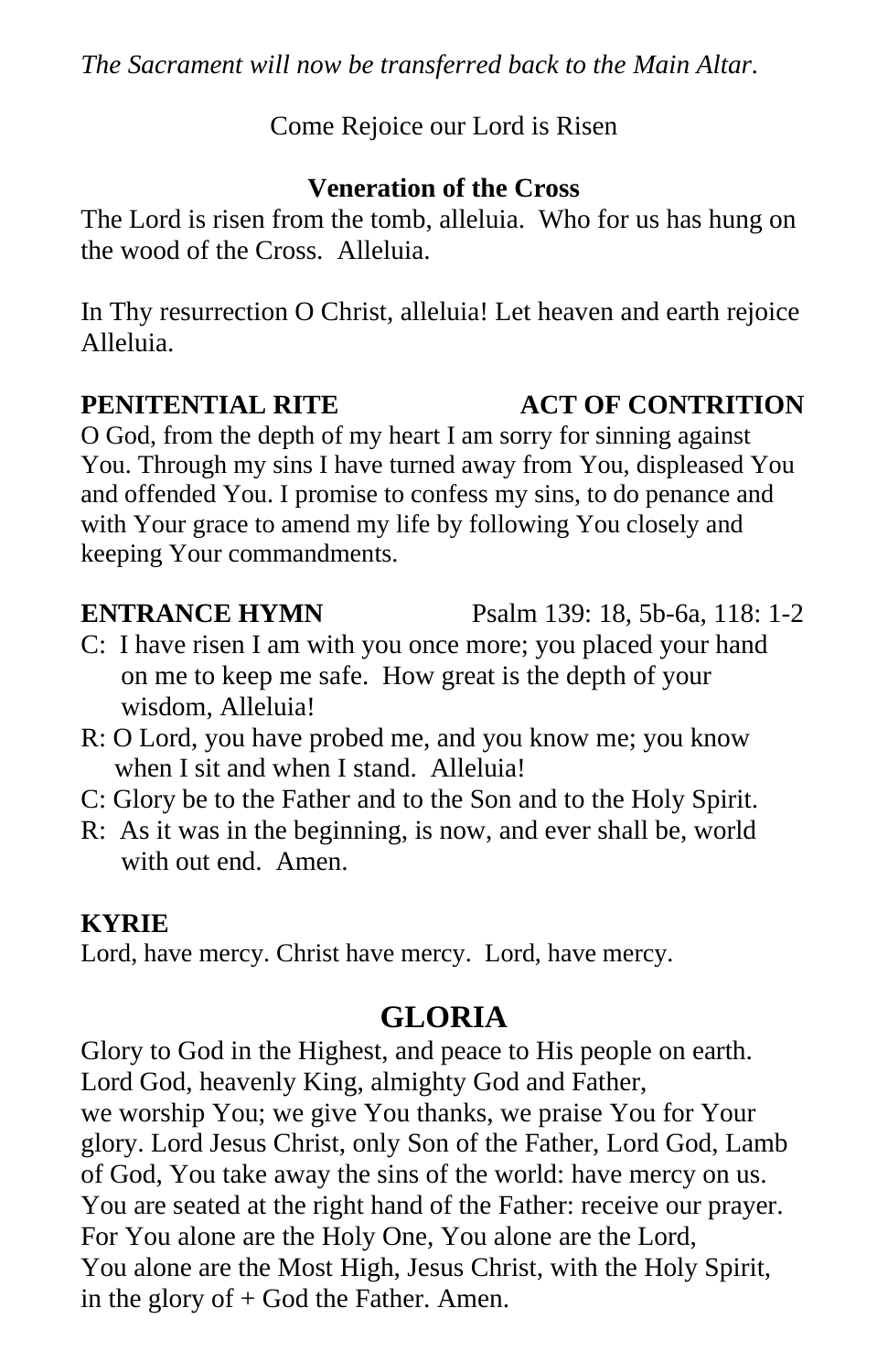### **OPENING PRAYER**

Let us pray. *[pause briefly]* Almighty God, our Father, You have raised Christ, Your Son, Who conquered death and opened for us the way to eternal life, let our celebration today raise us up and renew our lives by the risen Christ Who is among us. We ask this through the same Jesus Christ,

Who lives and reigns with You and the Holy Spirit, one God, for ever and ever.

#### **LITURGY OF THE WORD**

**First Reading** Acts 10:34, 37-43

Peter proceeded to speak and said: "You know what has happened all over Judea, beginning in Galilee after the baptism that John preached, how God anointed Jesus of Nazareth with the Holy Spirit and power. He went about doing good and healing all those oppressed by the devil, for God was with him. We are witnesses of all that he did both in the country of the Jews and in Jerusalem. They put him to death by hanging him on a tree. This man God raised on the third day and granted that he be visible, not to all the people, but to us, the witnesses chosen by God in advance,

who ate and drank with him after he rose from the dead. He commissioned us to preach to the people and testify that he is the one appointed by God as judge of the living and the dead. To him all the prophets bear witness, that everyone who believes in him will receive forgiveness of sins through his name."

#### **Responsorial Psalm** Psalm 118

R. This is the day the Lord has made; let us rejoice and be glad.

. Give thanks to the LORD, for he is good, for his mercy endures forever. Let the house of Israel say, "His mercy endures forever." R:

"The right hand of the LORD has struck with power; the right hand of the LORD is exalted. I shall not die, but live, and declare the works of the LORD." R.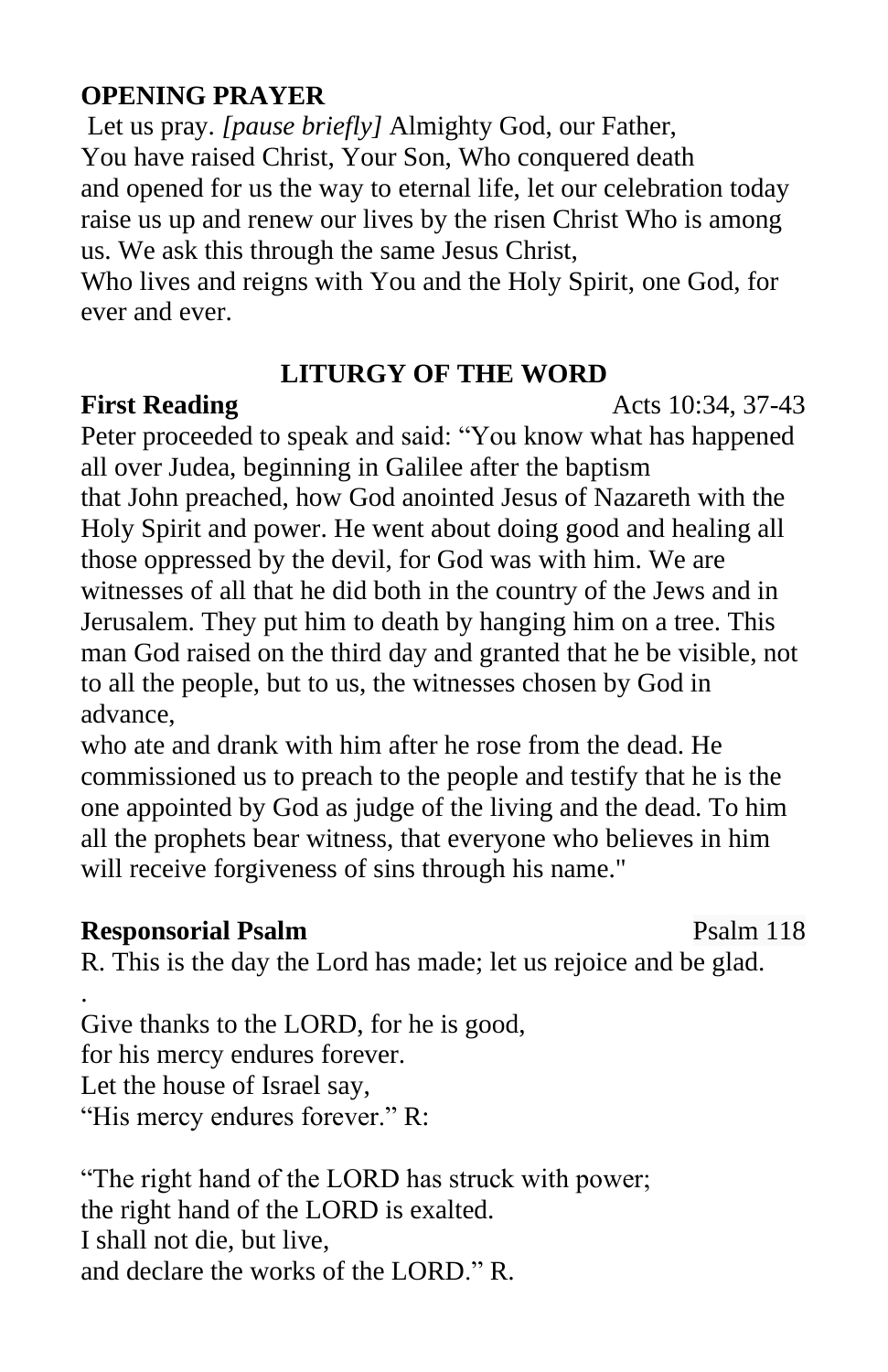The stone which the builders rejected has become the cornerstone. By the LORD has this been done; it is wonderful in our eyes. R:

**Second Reading** Corinthians 5: 5-6-8

Brothers and sisters: Do you not know that a little yeast leavens all the dough? Clear out the old yeast, so that you may become a fresh batch of dough, inasmuch as you are unleavened. For our paschal lamb, Christ, has been sacrificed. Therefore, let us celebrate the feast, not with the old yeast, the yeast of malice and wickedness, but with the unleavened bread of sincerity and truth.

#### **Easter Sequence**

Christians, to the Paschal Victim Offer your thankful praises! A Lamb the sheep redeems; Christ, who only is sinless, Reconciles sinners to the Father. Death and life have contended in that combat stupendous: The Prince of life, who died, reigns immortal. Speak, Mary, declaring What you saw, wayfaring. "The tomb of Christ, who is living, The glory of Jesus' resurrection bright angels attesting, The shroud and napkin resting.

Yes, Christ my hope is arisen; to Galilee he goes before you." Christ indeed from death is risen, our new life obtaining. Have mercy, victor King, ever reigning! Amen. Alleluia.

#### **Gospel Acclamations**. 1 Corinthians 5: 7b-8a

Alleluia, Alleluia, Alleluia.

Christ, our paschal lamb, has been sacrificed; let us then feast with joy in the Lord.

Alleluia, Alleluia, Alleluia.

**Gospel** John 20: 1-10

On the first day of the week, Mary of Magdala came to the tomb early in the morning, while it was still dark, and saw the stone removed from the tomb. So, she ran and went to Simon Peter and to the other disciple whom Jesus loved, and told them, "They have taken the Lord from the tomb, and we don't know where they put him. "So, Peter and the other disciple went out and came to the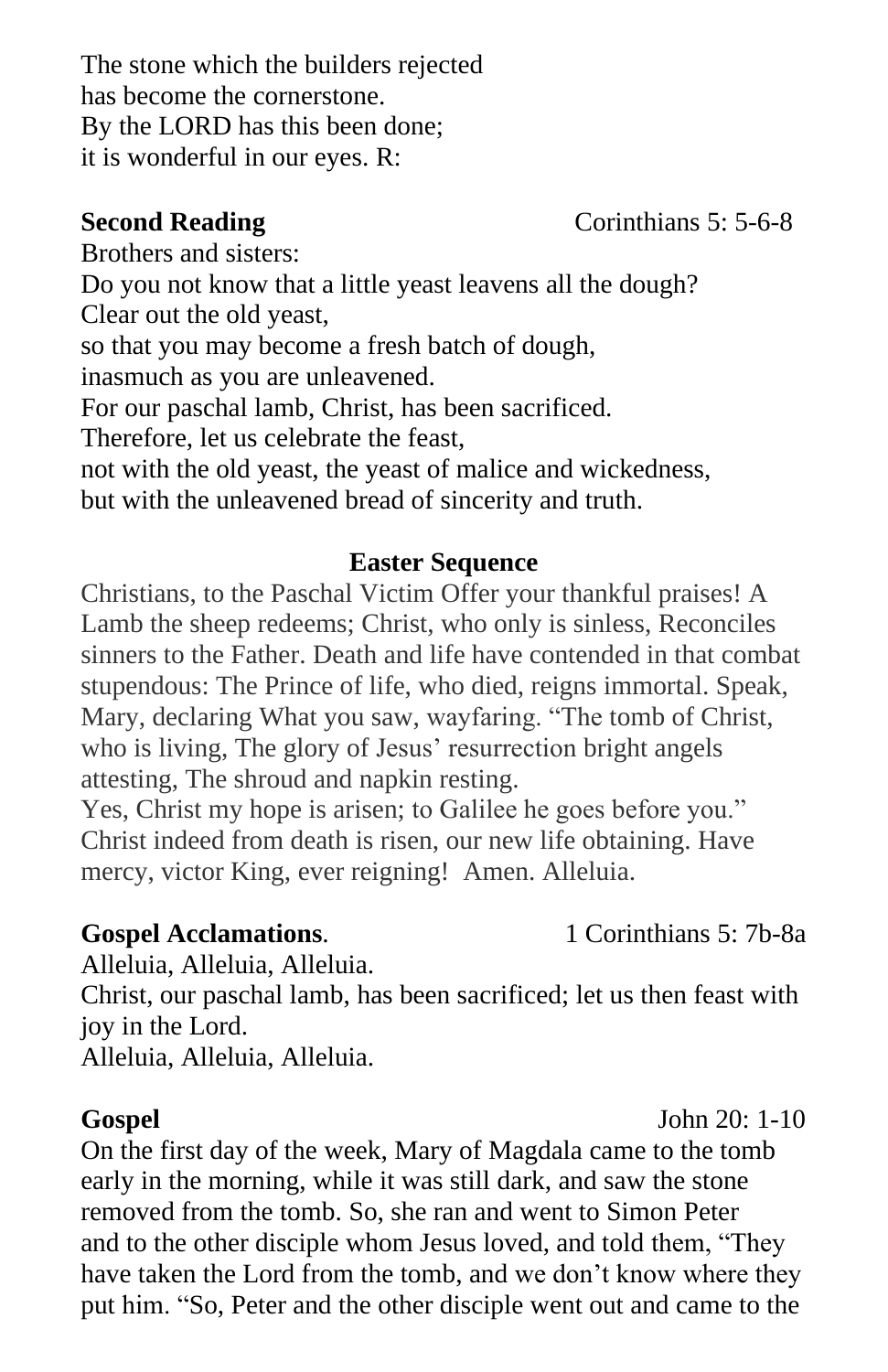tomb. They both ran, but the other disciple ran faster than Peter and arrived at the tomb first; he bent down and saw the burial cloths there, but did not go in. When Simon Peter arrived after him, he went into the tomb and saw the burial cloths there, and the cloth that had covered his head, not with the burial cloths but rolled up in a separate place. Then the other disciple also went in, the one who had arrived at the tomb first, and he saw and believed. For they did not yet understand the Scripture that he had to rise from the dead.

#### **EASTER SUNDAY REFLECTIONS**

Alleluia! He is Risen! Saying those words is like drinking a tall glass of cold water after being out in the desert all day. Lent is over and it is now time to celebrate the great joy of Easter! During Holy Saturday's Easter Vigil, the Exsultet is said during the liturgy. The Exsultet is a beautiful hymn of rejoicing in Christ's triumph over sin and death. One-part states: O truly necessary sin of Adam, destroyed completely by the Death of Christ! O happy fault that earned for us so great, so glorious a Redeemer! This line stands out because it calls the sin of Adam "necessary" and refers to it as "O happy fault." At first, this may seem strange. Why is it that we refer to the sin of Adam, Original Sin, as "necessary" and "happy." The answer is Easter. It's because God, in His perfect wisdom and love, took sin and the consequence of sin (death) and used them as the means of the salvation of the world. That's what Easter is all about!

This may be hard to comprehend so it's worth thinking about more deeply. Without Adam's sin, there would be no Jesus. God would not have had to become one of us. So even though the original sin of Adam, as well as all future sin, is evil and wrong, God in His perfect power and love chose to use it as the very means of the salvation of the world. How? By allowing the sins of the world to persecute Him and crucify Him, and then, by turning that suffering and death into the very means of salvation. Jesus destroyed sin by destroying the consequences of sin which is death. Death loses in the Resurrection! Jesus' Resurrection takes away the effects of all sin for those who cling to Him.

Easter is a time when we must do just that. We must "cling" to our resurrected Lord! We must cling to Jesus who is alive and well. We must cling to His Resurrection and strive to share in it. How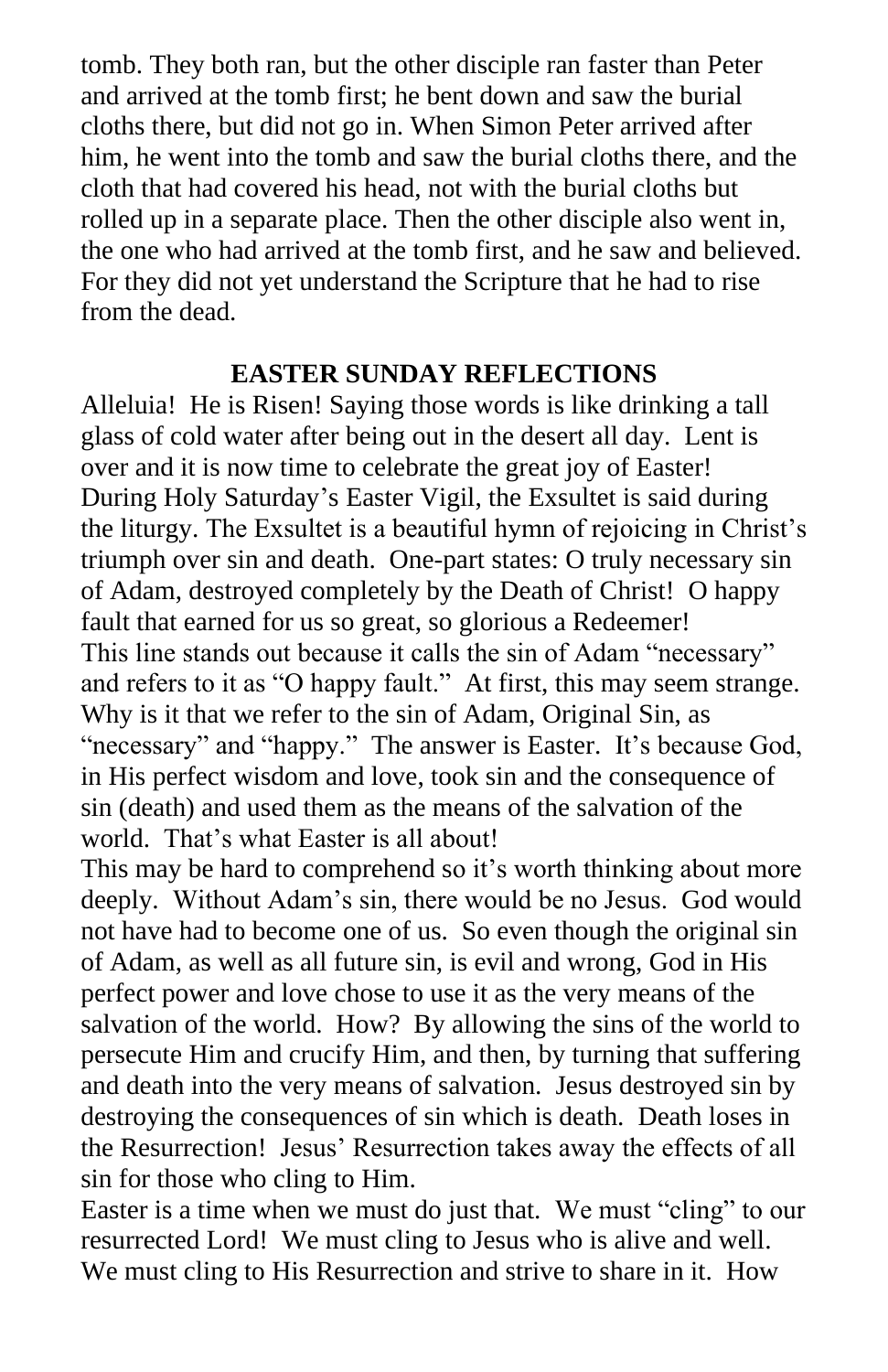do we cling to our Resurrected Lord? There are many ways. Here is one.

Take joy in everything. Start with whatever it is that burdens you the most. Whatever it is that makes you angry, sad or depressed. Whatever that is, it can potentially become one of your greatest sources of grace and joy. Seriously, it can. If the brutal Crucifixion of Jesus, the Son of God, can turn out to be the greatest event in all of human history, then your personal suffering, your burden, or even your sin can very much become a source of great joy as long as you let God transform it into part of His Resurrection!

This is the meaning of Easter! Easter means that nothing can keep us from the joy that God wants to give us. Nothing can steal that joy away. Sure, at times we will struggle just as Jesus did in the Agony of the Garden and the Way of the Cross, but those sufferings will not win. The Resurrection won with Christ and it will win with us when we cling to Him. Jesus persevered and, in the end, rose victorious. This is Easter! Know that God wants you to experience the joy of Easter in your life. Let Him fill you with hope and with the joy that only the Resurrection can bring. God wants Easter to begin now in our lives here in Holy Family Parish! Happy Easter! Together we pray, Lord, help me to cling to You in Your Resurrection. Help me to let you transform every cross and burden in my life into joy. Lord may Your joy fill my life and be my strength in all things. Jesus, I trust in You. Christ has Risen, Christ has risen indeed. Alleluia!

#### NICENE CREED

I believe in One God, the Father, the Almighty, Maker of heaven and earth, of all that is seen and unseen.

I believe in one Lord, Jesus Christ, the only Son of God, eternally begotten of the Father, God from God, Light from Light, true God from true God, begotten not made, of one being with the Father. Through Him all things were made. For us and for our salvation He came down from heaven; by

the power of the Holy Spirit He was born of the Virgin Mary, AND BECAME MAN.

For our sake he was crucified under Pontius Pilate; He suffered death and was buried.

On the third day He rose again in fulfillment of the Scriptures; He ascended into heaven and is seated at the right hand of the Father.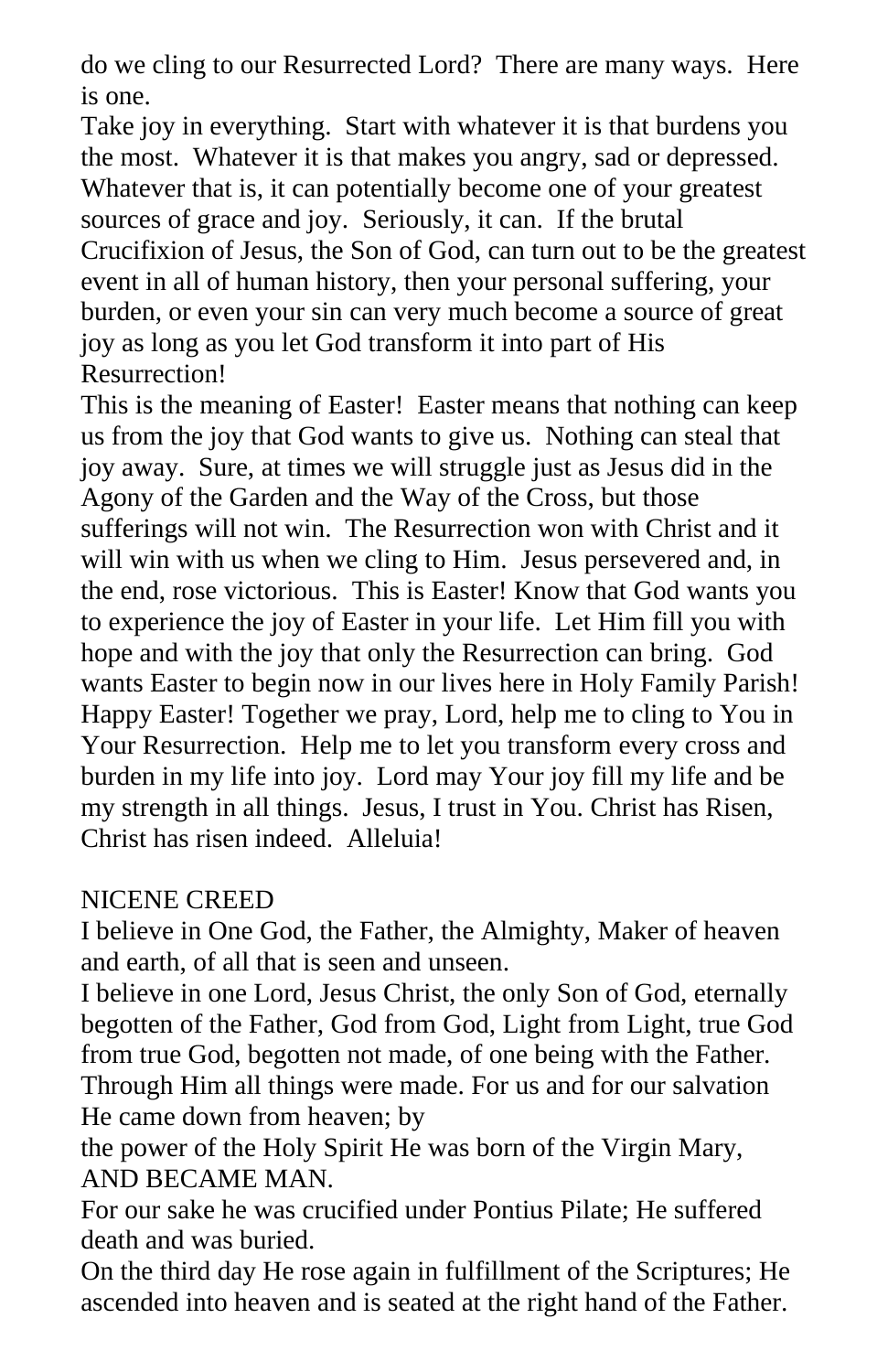He will come again in glory to judge the living and the dead, and His kingdom will have no end.

I believe in the Holy Spirit, the Lord and giver of life who proceeds from the Father. With the Father and the Son, He is worshipped and glorified. He has spoken through the prophets. I believe in one, holy, catholic and apostolic church. I acknowledge one baptism for the forgiveness of sins. I look for the resurrection of the dead and the life of the world to come. Amen.

### **GENERAL INTERCESSION**

#### **Celebrant: Let us place our needs before God our Father, rejoicing because Christ has triumphed over death and entered into glory.**

Our response is "Lord hear our prayer"

For our Prime Bishop Anthony, Diocesan Bishop John, Pastor Father Bruce, for all our bishops, priests and deacons; that they continue to lead the Church in witnessing to the joyful truth of the Resurrection, let us pray to the Lord.

For all who have dedicated their lives to God; that they may "look for the things that are in heaven" and be Christ's witnesses in the world, let us pray to the Lord.

For our nation, that the covid-19 virus be eliminated and that this pandemic is not used as a political tool, but we be united as one nation under God, let us pray to the Lord.

For all our families in our continuing year of discipleship, that they be united in love and harmony and recognize the importance of attendance at Mass and the reception of the Eucharist, let us pray to the Lord.

For those unjustly deprived of their religious freedom, that their freedoms be restored, let us pray to the Lord.

For those who have suffered from threats, terror and untimely deaths throughout the world, may they be comforted, let us pray to the Lord.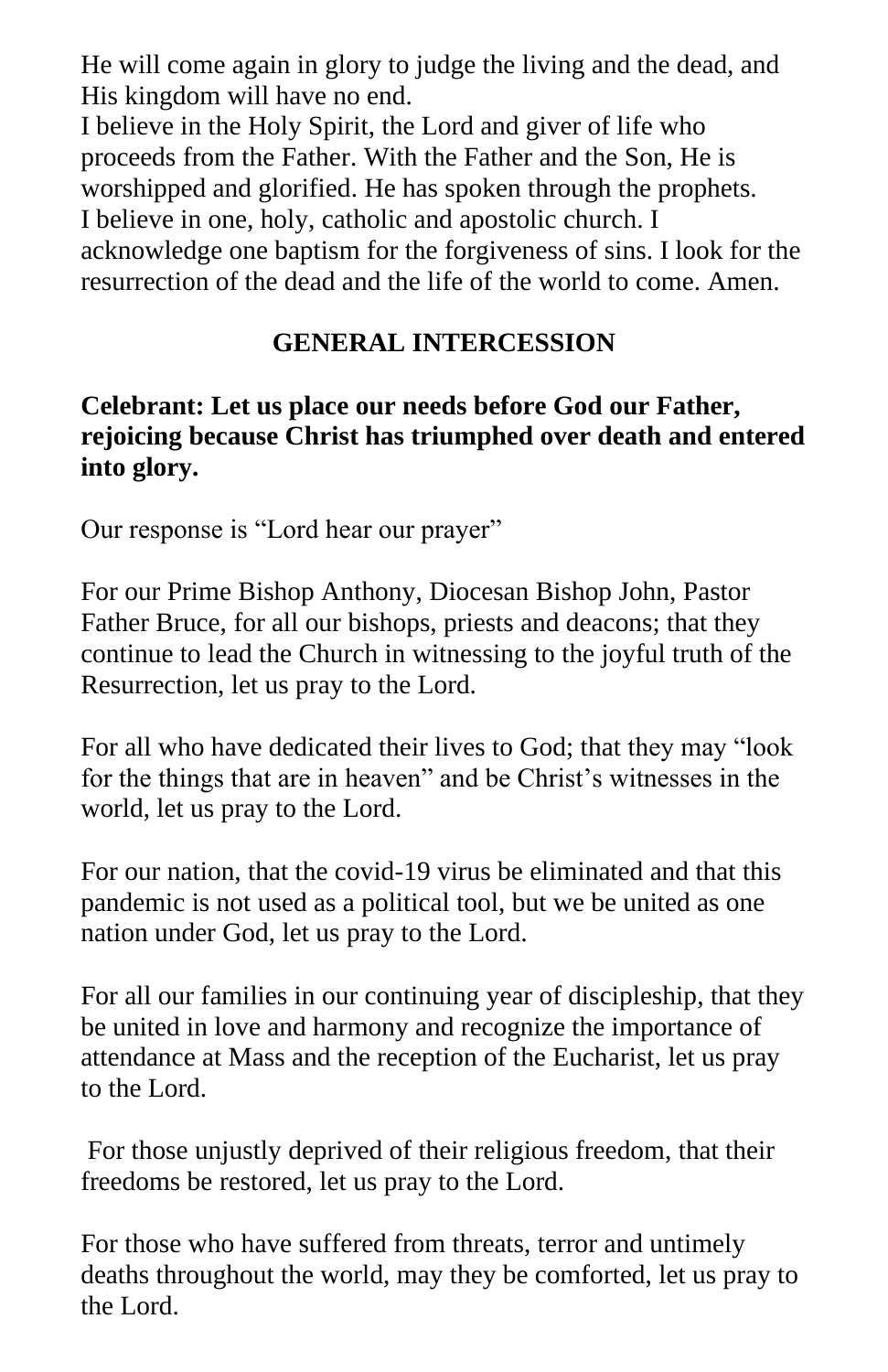For the Spirit of the Resurrected Christ to come upon men who are contemplating to answer the call to Sacred Vocations, let us pray to the Lord.

For those who have died, that they may rise to eternal life in Christ, let us pray to the Lord.

**Celebrant: Almighty Father, Your beloved Son has risen from the dead, as He promised us. In peace and joy, we present our prayers to you, through the same risen Lord, who lives and reigns for ever and ever.**

#### **OFFERTORY VERSE**

The earth feared and was silent when God arose in judgment. Alleluia. Psalm 76: 9b-10a

#### **PRAYER OVER THE GIFTS**

Almighty and loving Father accept these sacrificial gifts we offer You with joy in which Your Church is reborn and nourished, through Jesus Christ, our Lord, Who lives and reigns with You and the Holy Spirit, one God, for ever and ever.

#### **THE LORD'S PRAYER**

Our Father, Who art in heaven, hallowed be Thy Name; Thy kingdom come, Thy will be done on earth as it is in heaven. Give us this day our daily bread and forgive us our trespasses as we forgive those who trespass against us and lead us not into temptation but deliver us from evil. Amen.

#### **ACT OF SPIRITUAL COMMUNION**

Most loving Jesus, I adore You in the Most Blessed Sacrament, in Which You are truly present. I love You above all things and I long for You in my soul. Since I cannot receive You sacramentally, I ask You to come spiritually into my heart and heal my soul. I embrace You and unite myself with You; may I never be separated from You. Inflame my heart with the fire of Your love, my Lord and Savior.

#### **COMMUNION VERSE**

We know that Christ, raised from the dead, dies no more; death no longer has power over Him. Alleluia. Romans 6: 9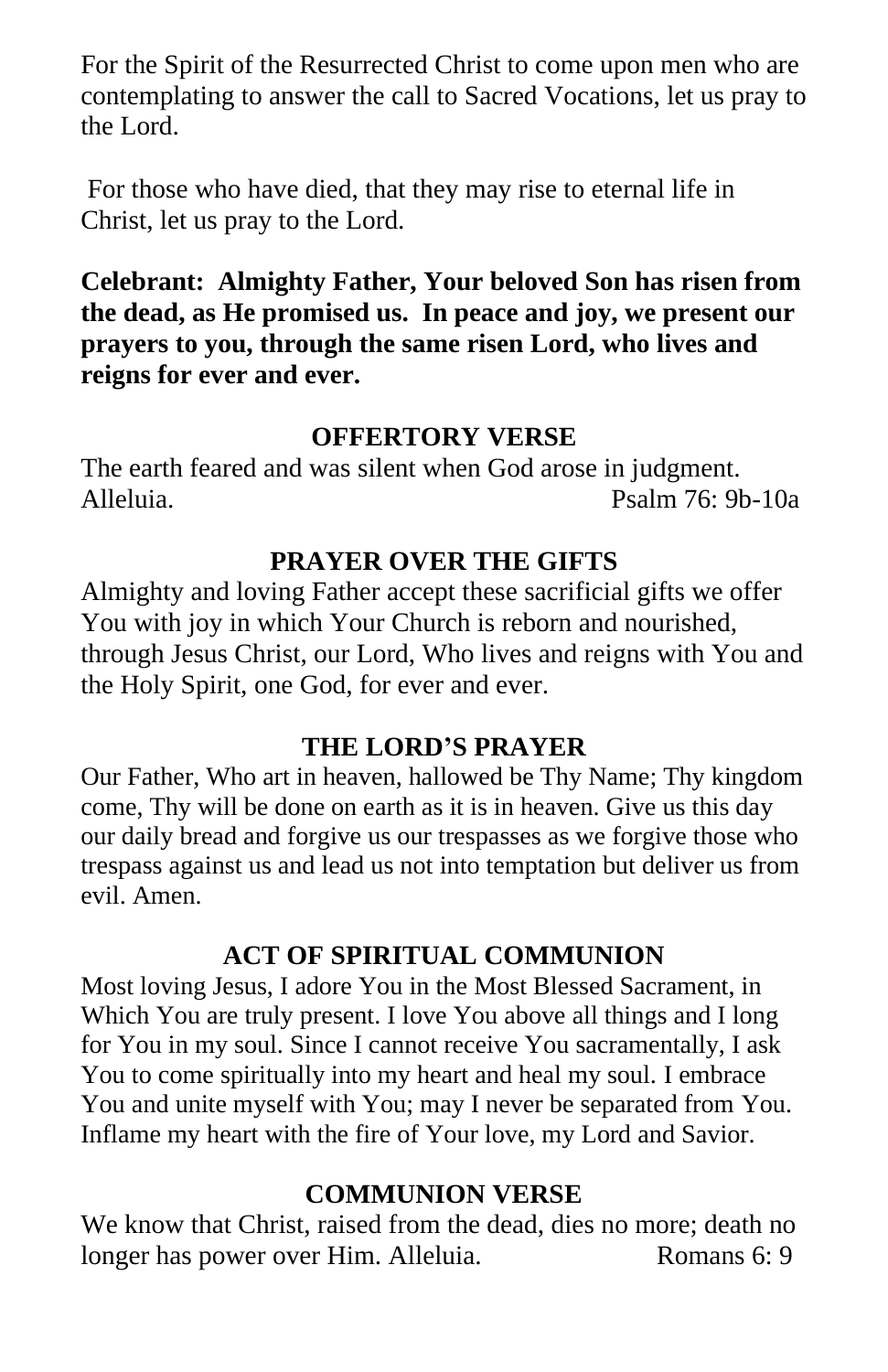### **PRAYER AFTER SPIRITUAL COMMUNION**

Let us pray. *[pause briefly]* Eternal Father, watch over Your Church and bring us to the glory of the Resurrection promised by this Easter Sacrament. We ask this in the name of Your Son, Jesus Christ, Who lives and reigns with You and the Holy Spirit, one God, for ever and ever. Amen,

### **PRAYER IN TIME OF NATIONAL ANXIETY**

Let us pray. I come to You, Lord, in this time of uncertainty and confusion that has gripped our nation. I pray that our leaders and representatives in government are filled with Your peace, strength and courage. May your gifts of wisdom and understanding, fortitude and counsel be sought and utilized by them for the well-being of our country. By their belief and trust in You may they provide capable leadership, promote unity and peace, and be attentive to the concerns of our people. May Your Church provide support and comfort; and help strengthen our hope for peace through our Lord Jesus Christ. Amen.

### **THE ANGELUS** *ASKING THE INTERCESSION OF OUR BLESSED MOTHER*

V. The Angel of the Lord declared unto Mary,

R. And she conceived of the Holy Spirit. Hail Mary …

V. Behold the handmaid of the Lord.

R. Be it done unto me according to your word.

Hail Mary…

V. And the Word was made Flesh.

R. And dwelt among us.

Hail Mary …

V. Pray for us, O holy Mother of God,

R. That we may be made worthy of the promises of Christ.

Let us pray. O Lord, we ask You, pour forth Your grace into our hearts; that we, to whom the incarnation of Christ, Your Son, was made known by the message of an angel, may by His passion and cross be brought to the glory of His Resurrection. We ask this through the same Jesus Christ, our Lord. Amen. In the name of the Father and of the Son of the Holy Spirit. Amen.

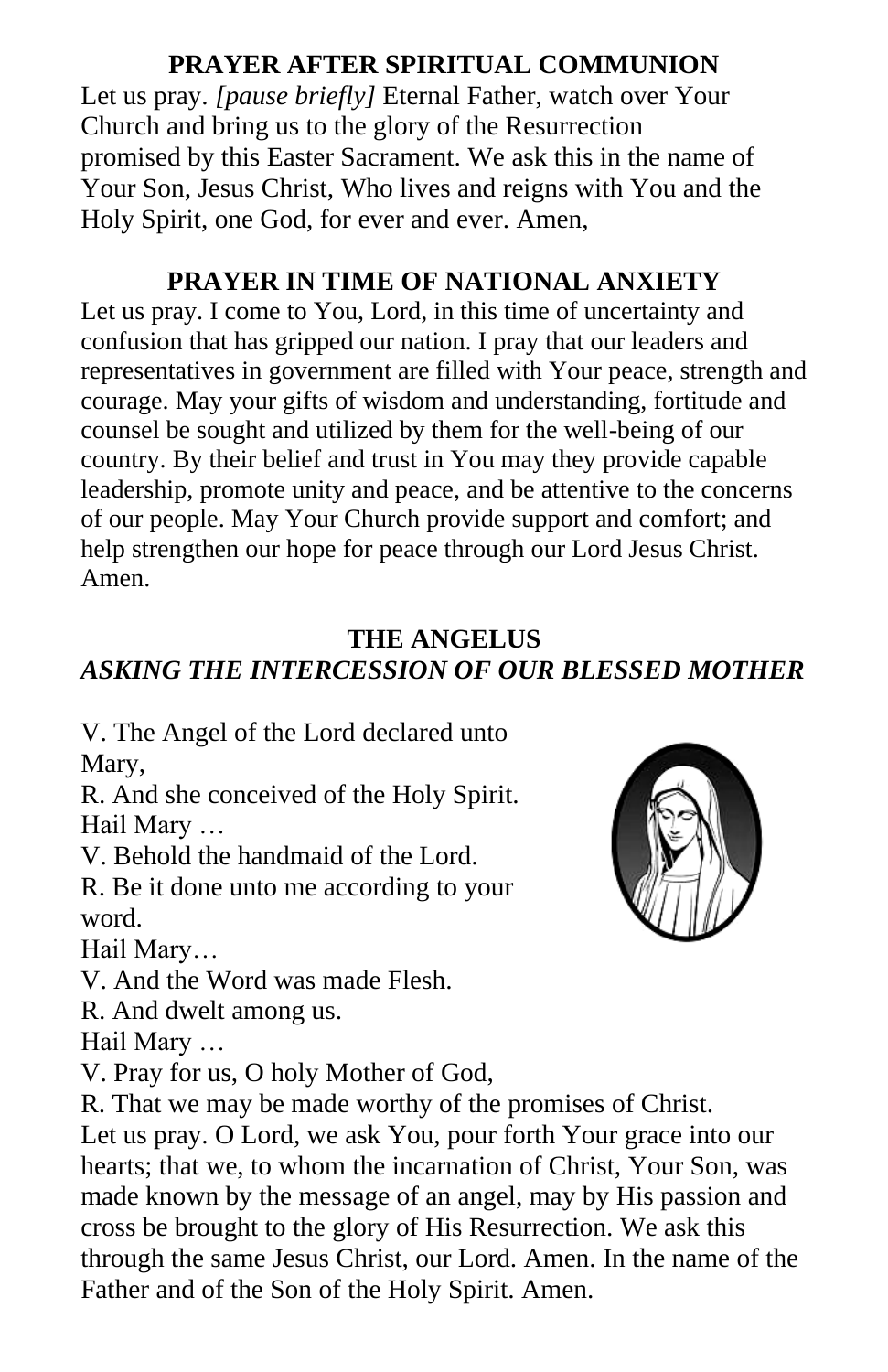# **This Week**

# **Sunday, April 12, 2020 Easter Sunday**

Mass of the Resurrection 8:30 A.M. *There will be no procession just the Resurrection Acclamations and Easter Mass of the Resurrection will be celebrated. Easter baskets may be blessed after Mass.* These are the recommendations from the Prime Bishop and the Bishops of the church. The Church doors will be open for all the celebrations, but it is recommended to stay home or keep a social distance if attending the liturgy.

# **Sunday, April 19, 2020 Easter 2**

Holy Mass 9:00 A.M. +Leo Gibala Int. Ted & Janis Gibala; +Edmund Adamek (2nd Ann.) Int Laura Adamek and Family

Until the sanctions from the Covid -19 Virus is lifted and we return to normal activities, there will only be one Sunday Mass to be celebrated at 9:00 A.M. The 11:00 A.M. will not be celebrated. Again, it is recommended to stay home.

*Always check our website [www.hfpncc.org](http://www.hfpncc.org/) or Holy Family National Catholic Church Facebook page for added information or changes.*

# **Homemade Chocolate Easter Eggs Are Still Available**



The Easter Eggs can be purchased after today's Mass. There are various varieties of ½ lb. Milk Chocolate & Dark Chocolate Easter Eggs for sale. Price is \$10.00.

Registration applications for Convo 2020 are now available this July. All parish youth ages 12-20 should attend. Chaperones will be needed. More information forthcoming.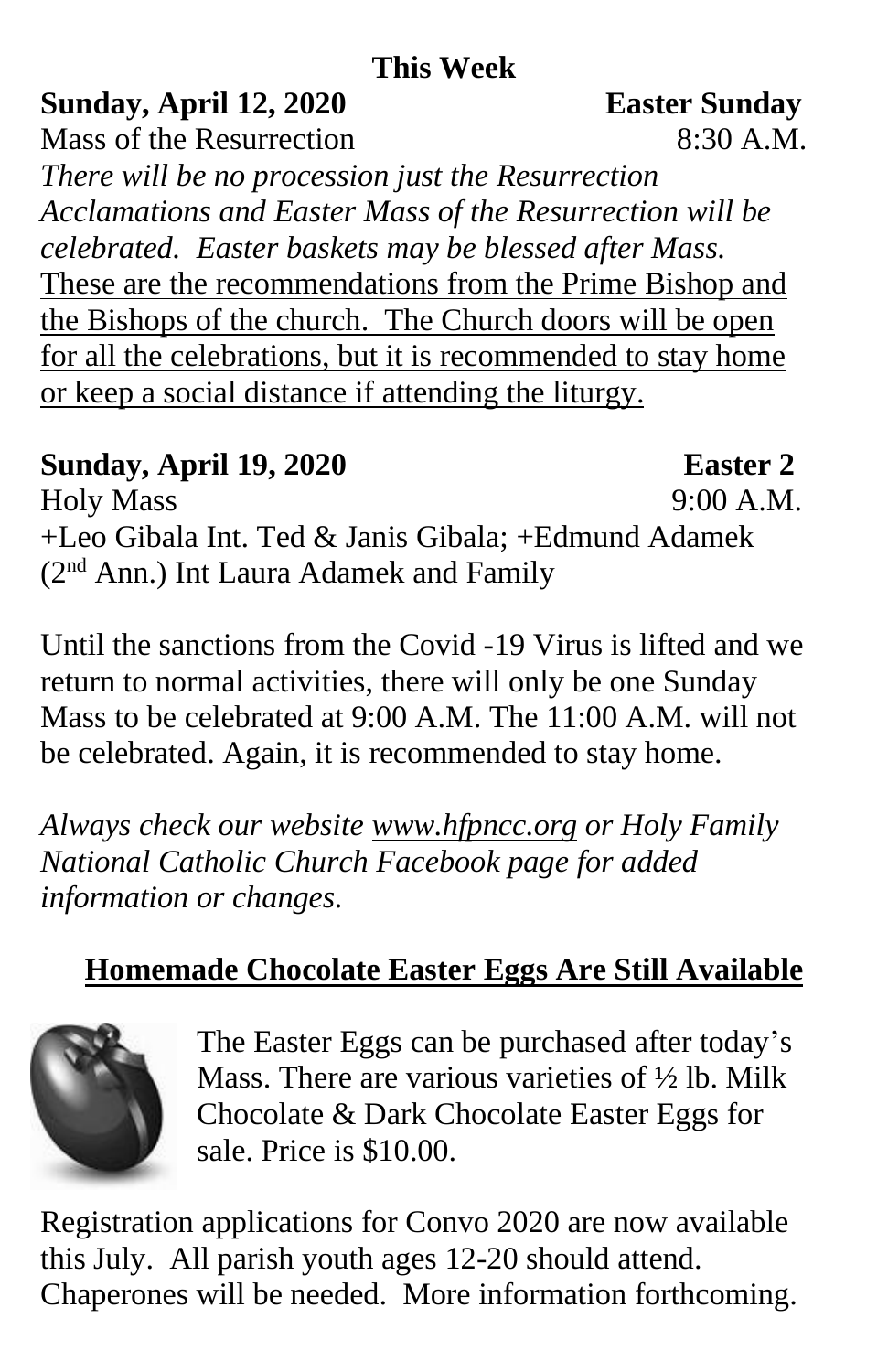

# **Easter Sunday Word Search**

## **Parish Service Projects**

Due to the Covid-19 Virus pandemic, our three community service projects have been stalemated. They will be continuing through the Easter Season: The **Witness Bags** filled with toiletries by the Youth; the **Food Drive**: "Roll Away the Stone of Hunger" by PNU Branch 132 and the **Clothing Drive** headed by Dave Kost to be distributed to the homeless. Choose the one that interests you as we reach out into our communities as we feed the hungry and clothe the naked.

## **Graduates**

Although we are at a quarantine lockdown, Holy Family still wants to honor the 2020 High School and College Graduates. Please send Fr.



Bruce your name and a list of awards and achievements.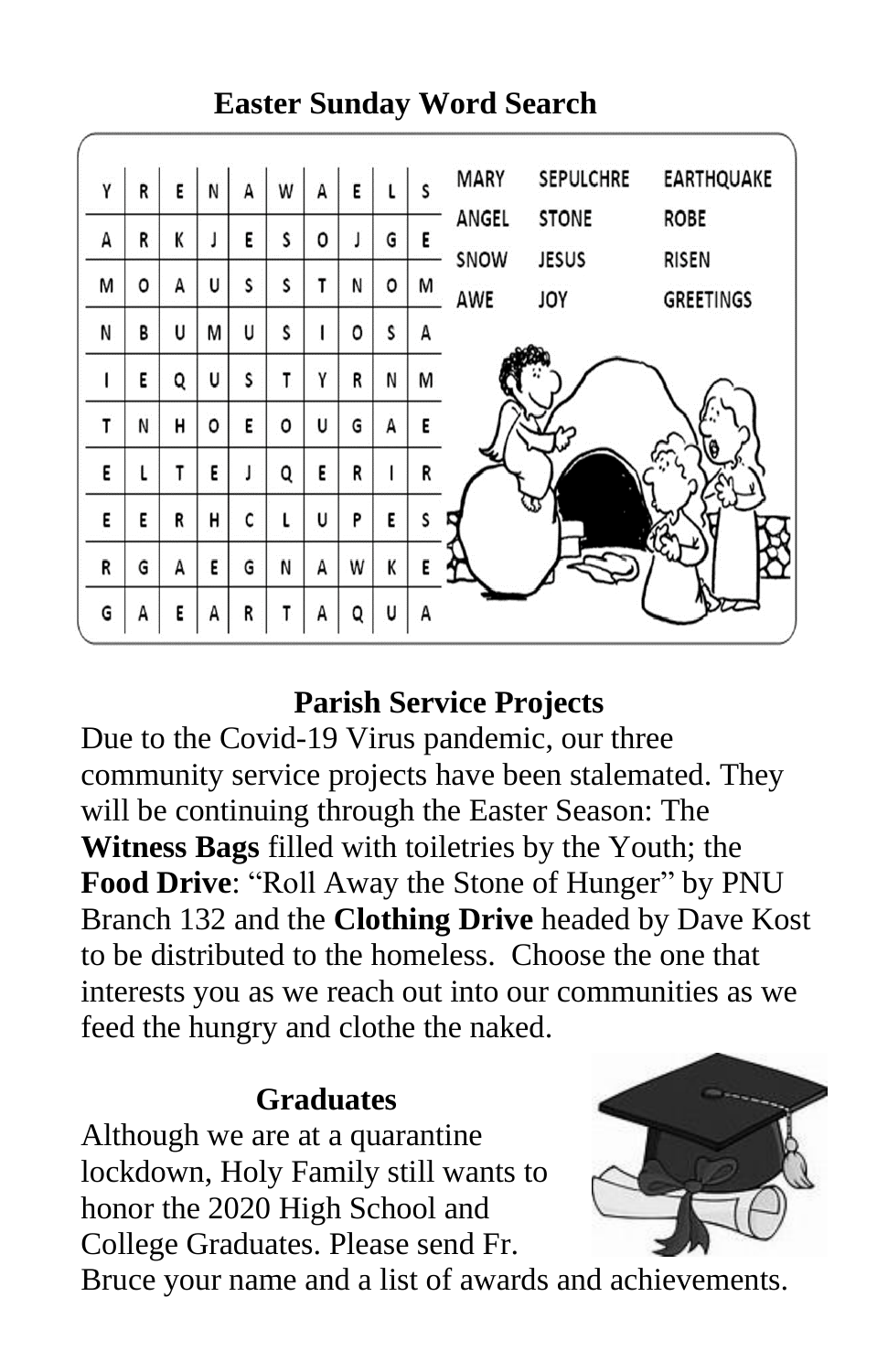The Official Publication of the Polish National Catholic Church, GOD'S FIELD - ROLA BOŻA, is published monthly for the U.S. @ \$48.00 a year subscription. Make checks out to God's Field and send to Polish National Catholic Church 1006 Pittston Avenue Scranton, PA 18505-4109. To access the current online publication, go to [www.pncc.org](http://www.pncc.org/) and click on God's Field. Each month there is a new issue with important information.

# **Today's Reading's Message on our continual Discipleship to be understood.**

**First Reading: Acts of the Apostles 10:34-43** This is the first of many readings from this book in our Easter Season. The context of this passage is that Peter has been invited to address the household of the Roman centurion Cornelius: Cornelius was not a Jew, but was a just and good man, who had a vision telling him to invite Peter to his home. Peter arrives and Cornelius, after describing his vision, says, "You have been kind enough to come. Here we all are, assembled in front of you to hear what message God has given you for us." So, Peter is in the situation of introducing this man and his household to faith in Jesus Christ – Cornelius knows nothing of the Gospel message. So, Peter gives the discourse you read on this day. This is a testimony – an eye-witness account – and should be read with great personal conviction, especially from the words, "Now I, and those with me, can witness to everything he did…" Peter is giving the Good News as he has received it to Cornelius, who is thirsty for it. You too, as the proclaimer, must give this Good News on this holy day to those listening to you: not by "tub-thumping" or high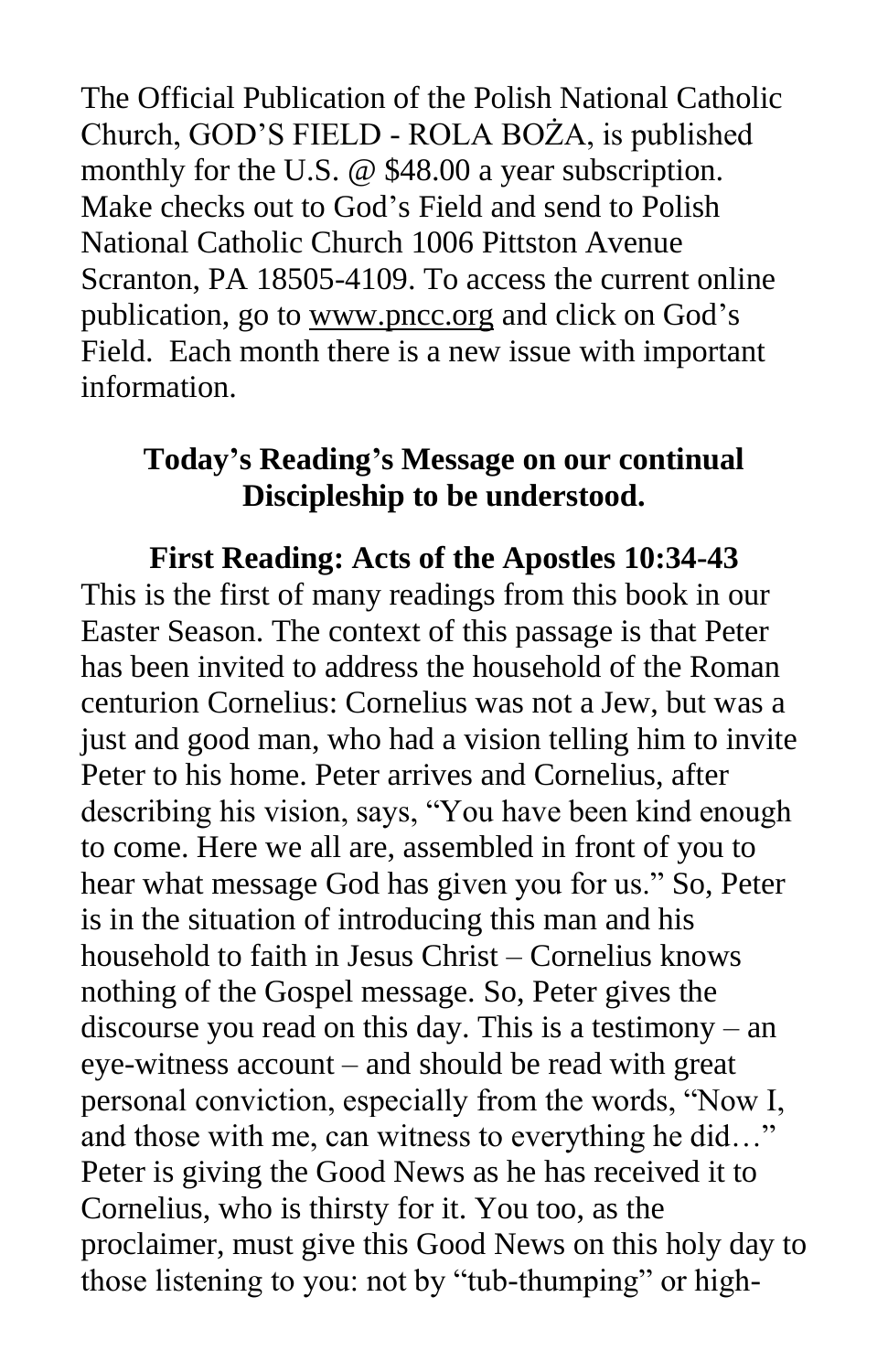blown oratory, but by your quiet confidence in the truth and importance of what you are reading.

## **Second Reading: 1 Corinthians 5:6-8**

This reading is more subtle: again, it is about baptism, but less explicitly, referring rather to the change which baptism implies. This is explained by the image of yeast – by baptism (and its annual renewal) we rid ourselves of the old yeast and become a beautiful fresh, new batch of unleavened bread (a lively reference to the Passover feast which makes us think of the Last Supper, the sacrifice of the Lord on the cross and the Mass). Be careful that people catch the image – if they miss the word "yeast", this whole reading will be lost! Take it slowly and carefully. Emphasize the words "celebrate the feast" and "sincerity and truth."

# **Gospel Reading John 20: 1-9**

On this strange dawn we are praying in a darkness that is outside time, like that of astronauts circling in space: beyond sunsets and sunrises, seeing the beginning and the end of our days. We look back to that breathless morning when the apostles saw the holy women come back from the tomb with a story of angels. A bloodless corpse, transfixed by a spear, had risen again with a mysterious new life. Jesus had kept his promise. Death, our oldest enemy, had been mastered.

Wherever we share compassion, justice, reconciliation, faith, and encourage each other to be people of hope, we are people of the resurrection and ministers of the resurrection. Jesus is raised from death each time we live His way of life. We do this in the various ways of showing care and concern for the lives and troubles of others. Easter prayer can be our asking to be ministers of the resurrection, as we discern how best to serve the risen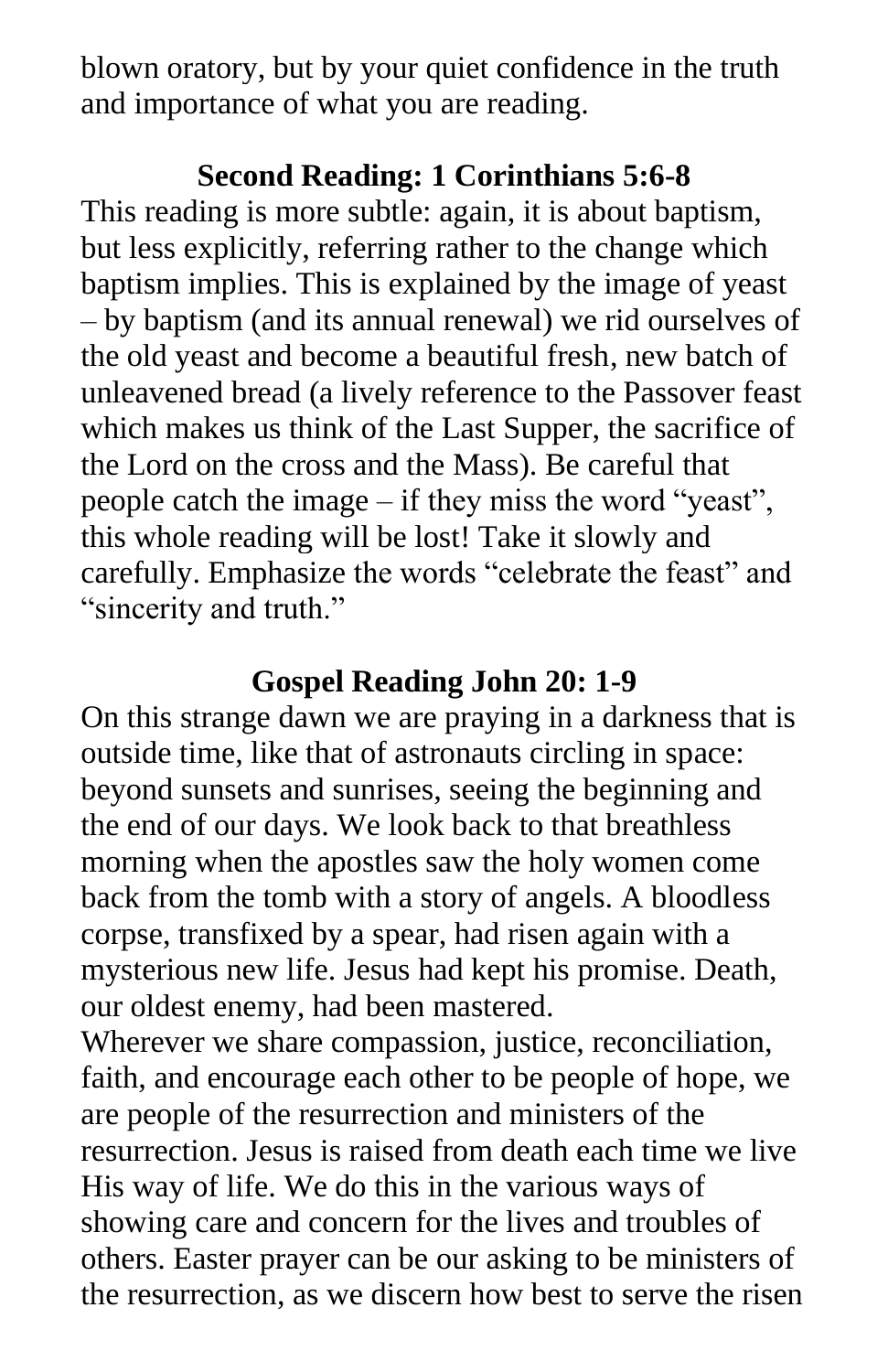Lord through our discipleship here in Holy Family Parish.

The tomb was empty, and, for the faithful ones, this was a sign of new life. Some would remember Jesus saying he would rise from death. Others would feel down, cheated or just lost. It is the same with us: the tough times of life can bring us close to God, or distance us; suffering can make us better people or make us bitter and isolated. We may feel a bit of both at times. The empty tomb is the message that nothing is final in this life, not even death. God's love is stronger than any human power, violence or cruelty. Love conquers all. This should be our parish's teaching at all times.

It is the 'first day of the week'. Mary Magdalene is the first witness of an event which marks not just the beginning of a new week but the transformation of human history. But 'it is still dark' and she does not yet understand what has happened. Let us ponder the mystery.

Peter and the other disciple, who had stood faithfully beneath the cross, run to the tomb. The other disciple saw and believed. Peter, whose last recorded action was to deny Jesus, still does not believe. Think, what blocks me from fuller faith? What blocks me of being more active in worship and parish responsibilities?

When Jesus raised Lazarus, Lazarus had to be freed from his graveclothes. Jesus' graveclothes are rolled up and lying on the side, a reflection of his mastery over death. As a parish we stand in the doorway beside the entrance and stare into that empty tomb. Do we grasp the difference between this resurrection and that of Lazarus? Mary was first to announce the resurrection, the first to receive the encouragement and hope that the risen Jesus offers. Others are remembered for promoting the message, for proclaiming the new truth. Let us take some